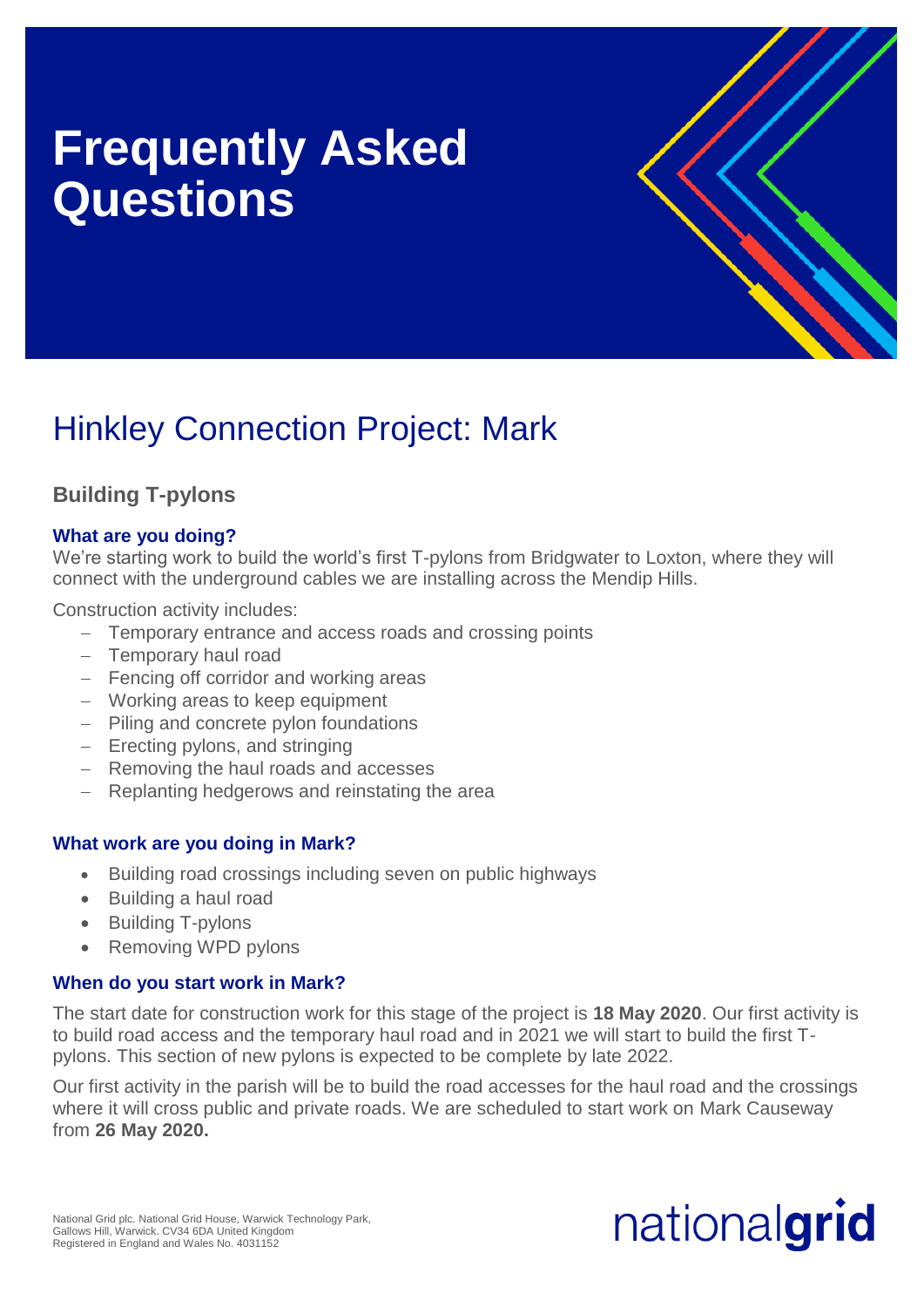We will also remove the existing WPD overhead line (2021 – 2022) and carry out landscaping. When all construction work is completed, we will remove the haul road and reinstate the land.

All work in the area is expected to be complete by mid-2026.

#### **What will I see?**

You will see us working on public highways when we are the crossing points. We will need to manage traffic to keep road users and our staff safe – either by using traffic lights or by closing roads to traffic.

Much of the work to build pylons and remove the WPD pylons will be located away in fields away from properties. Some nearby residents and passers-by will see people working on the overhead lines and on the pylons.

People may also see large construction vehicles on roads whilst they are moving from one site to another.

#### **Who is doing the work?**

Our principal contractor for this stage of work is Balfour Beatty.

#### **Why do you need the haul road?**

Using a temporary haul road will reduce the amount of traffic and disruption on local roads and improve access for the construction vehicles. When we have finished building the pylons, we will remove the haul road and reinstate the land to its original condition.

#### **What are your working hours?**

Our normal working hours are between 7am and 7pm Monday to Friday and 8am to 5pm on weekends.

Most work will be carried out on weekdays, although there may be some occasions when we'll need to work at weekends or overnight - but there are restrictions to this.

#### **What roads will be affected in Mark?**

To keep road users and our staff safe while we work on the public highways, we will need to manage traffic on these roads:

| <b>Ref</b> | <b>Road Name</b>         | <b>Start date</b> | <b>End date</b> | Road closure or traffic<br><b>lights</b> |
|------------|--------------------------|-------------------|-----------------|------------------------------------------|
| AC29/8     | <b>Mark</b><br>Causeway  | 26/05/2020        | 31/07/2020      | <b>Traffic lights</b>                    |
| AC37/6     | Pill Road                | 07/07/2020        | 15/10/2020      | <b>Road Closure</b>                      |
| AC27/6     | <b>Butt Lake</b><br>Road | 01/08/2020        | 11/09/2020      | <b>Road Closure</b>                      |
| AC35/4     | <b>Vole Road</b>         | <b>TBC</b>        | <b>TBC</b>      | <b>Road Closure</b>                      |
| AC33/2     | <b>Northwick</b><br>Road | <b>TBC</b>        | <b>TBC</b>      | <b>Road Closure</b>                      |
| AC25/4     | <b>Southwick</b><br>Road | <b>TBC</b>        | <b>TBC</b>      | <b>Road Closure</b>                      |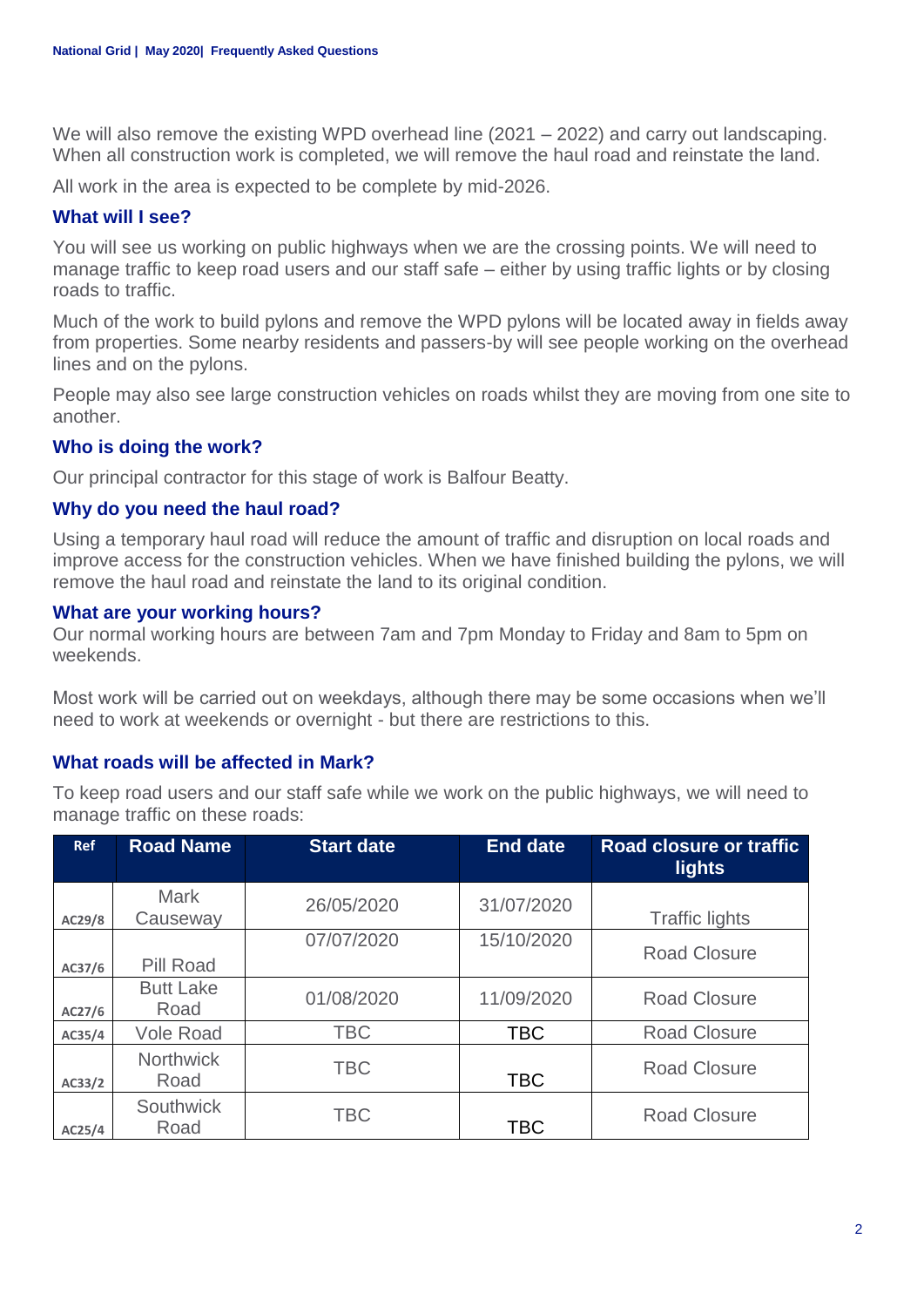|        | Lane off<br>Southwick | TBC |     | <b>Road Closure</b> |
|--------|-----------------------|-----|-----|---------------------|
| AC23/2 | Road                  |     | TBC |                     |

We recognise these closures will cause disruption and delays to journeys. We are sorry for any inconvenience and we're working with our contractors, Balfour Beatty, to minimise disruption as best we can.

# **Traffic Management**

#### **Who gave permission for you to work on these roads?**

The closures and traffic management operations have been discussed and agreed with the local highways authority: Somerset County Council.

#### **What are you doing to let people know about this?**

Unfortunately, due to the lockdown, we needed to postpone our public information events and attendance at the parish council meetings.

We will keep our project website up to date and stay in touch with the parish council. We will rearrange the public information event and parish council briefing when the restrictions on social events return are lifted.

We recognise that these closures will cause inconvenience and we're contacting parish councils, local residents, businesses and other groups or people who have registered to be kept informed.

We will write to local residents with further details of road closures and diversion routes. We will also put out advance notice signs and traffic diversions will be clearly marked. Our project website will be kept updated at all times.

#### **Why do you need to close roads – why can't you keep one side open for access?**

The roads we need to close are very narrow and we need to ensure we have enough space to carry out the work safely.

#### **Will I still be able to access my house/driveway?**

Yes – we will maintain access to properties at all times.

#### **What about bus routes and school buses?**

We have also been in contact with Transport for Somerset to check if our work will affect bus route timings and if there are any school bus stops near the working area. We write to local schools before they return from lockdown to let parents know about the road works.

#### **How can I find out more?**

Detailed information on all stages of the project and updates on our progress can be found on our project website: [www.hinkleyconnection.co.uk/your-area/](http://www.hinkleyconnection.co.uk/your-area/)

If you have any further questions, you can contact our Community Relations Team by calling 0800 377 7347 or emailing [hinkleyconnection@nationalgrid.co.uk.](mailto:hinkleyconnection@nationalgrid.co.uk)